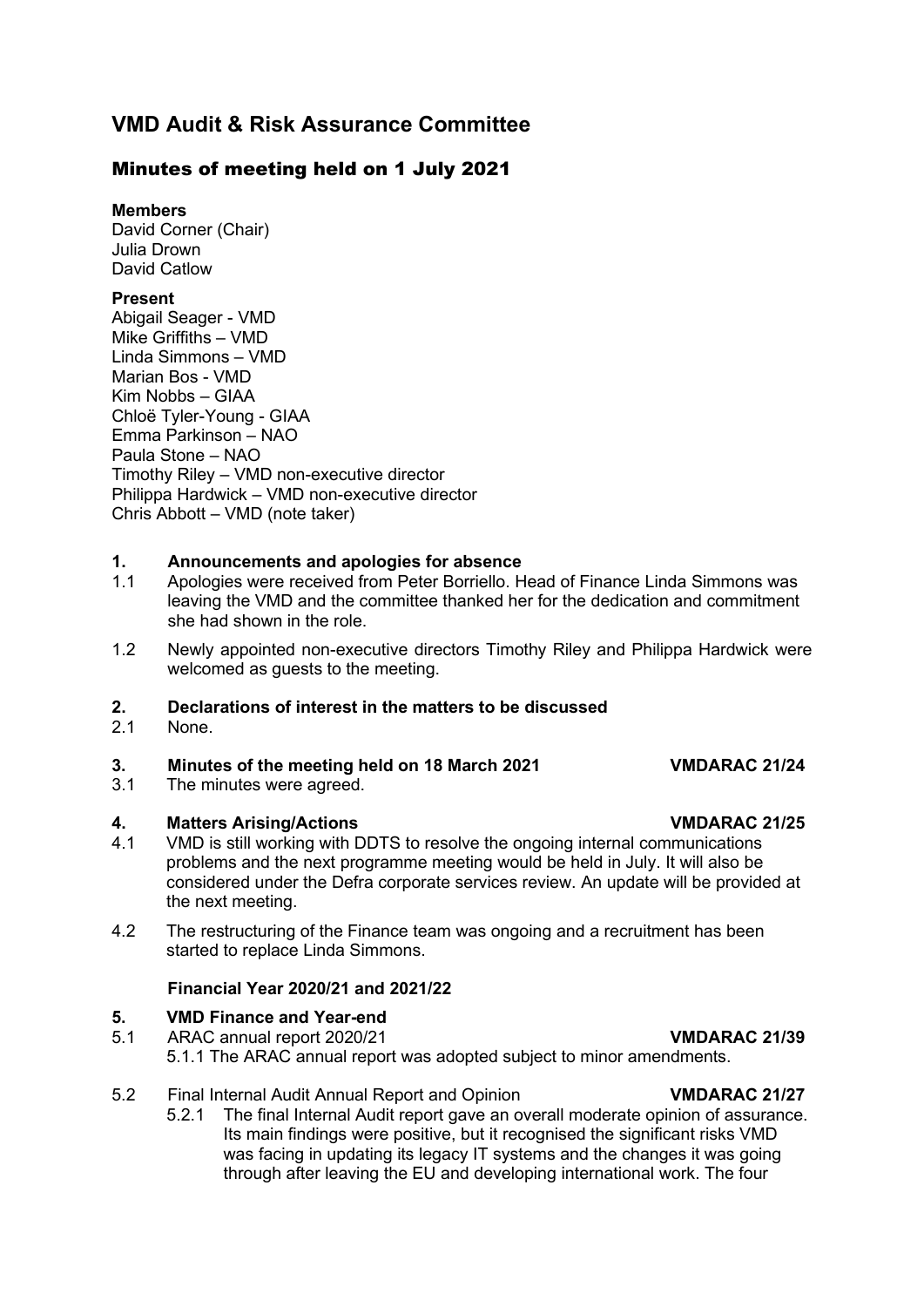internal audit reports carried out during the year had given two substantial and two moderate opinions.

- 5.2.2 Some recommendations were yet to be completed and a final draft will be circulated before the report is finalised in December. The committee thanked the auditors for the work they had done and welcomed the level of assurance given and their confirmation that a substantial opinion was achievable in future years.
- 5.4 External Audit Report NAO **VMDARAC 21/43**
	- 5.4.1 The external auditor presented their current draft of the completion report on the 2020-2021 financial statement audit which was substantially complete. Four areas of significant risk had been identified but no serious concerns. The committee thanked the auditors for their work and noted their audit opinion and accepted management's reasons for not adjusting the misstatements that had been found.
- 5.5 Year End Timetable **VMDARAC 21/26**
	- 5.5.1 The timetable was noted.
- 5.6 Final draft Annual Report and Accounts 2020/21 **VMDARAC 21/42**
	- 5.6.1 In light of the internal and external assurances given, the committee was happy to recommend to the Management Board that it in turn recommend the CEO sign the annual report and accounts subject to some text changes and any changes that might arise from the outstanding issues from external audit. Any changes subsequent to the meeting to be seen by the Chair.

### **6. Internal Audit**

- 6.1 Audit reports finalised since the March meeting **VMDARAC 21/28**
	- 6.1.1 The committee welcomed the substantial assurance given by the report on Special Imports and Medicines Supply Issues.
- 6.2 Cross government insights **VMDARAC 21/29-34**
	- 6.2.1 The committee noted the 6 reports provided by the internal auditor into its findings on issues of interest across government.
- 6.3 External Quality Assessment of GIAA **VMDARAC 21/35**
	- 6.3.1 The internal auditor reported that GIAA had been assessed by the Chartered Institute of Internal Auditors which had given its highest rating to the Agency with some areas for improvement identified. The committee was grateful for the assurance provided by the review of an independent professional body.

## **7. Other**

- 7.1 Implementation of auditors' previous recommendations **VMDARAC 21/36**
	- 7.1.1 The committee reviewed progress against the auditors' previous recommendations. It was noted that the Communications team had been restructured into the Information Coordination and Engagement (ICE) team which would be taking forward the development of VMD's communication and engagement strategy.

### **Audit & Risk Committee Procedural Items**

- **8. Papers circulated to the Committee since the last meeting**
- None.